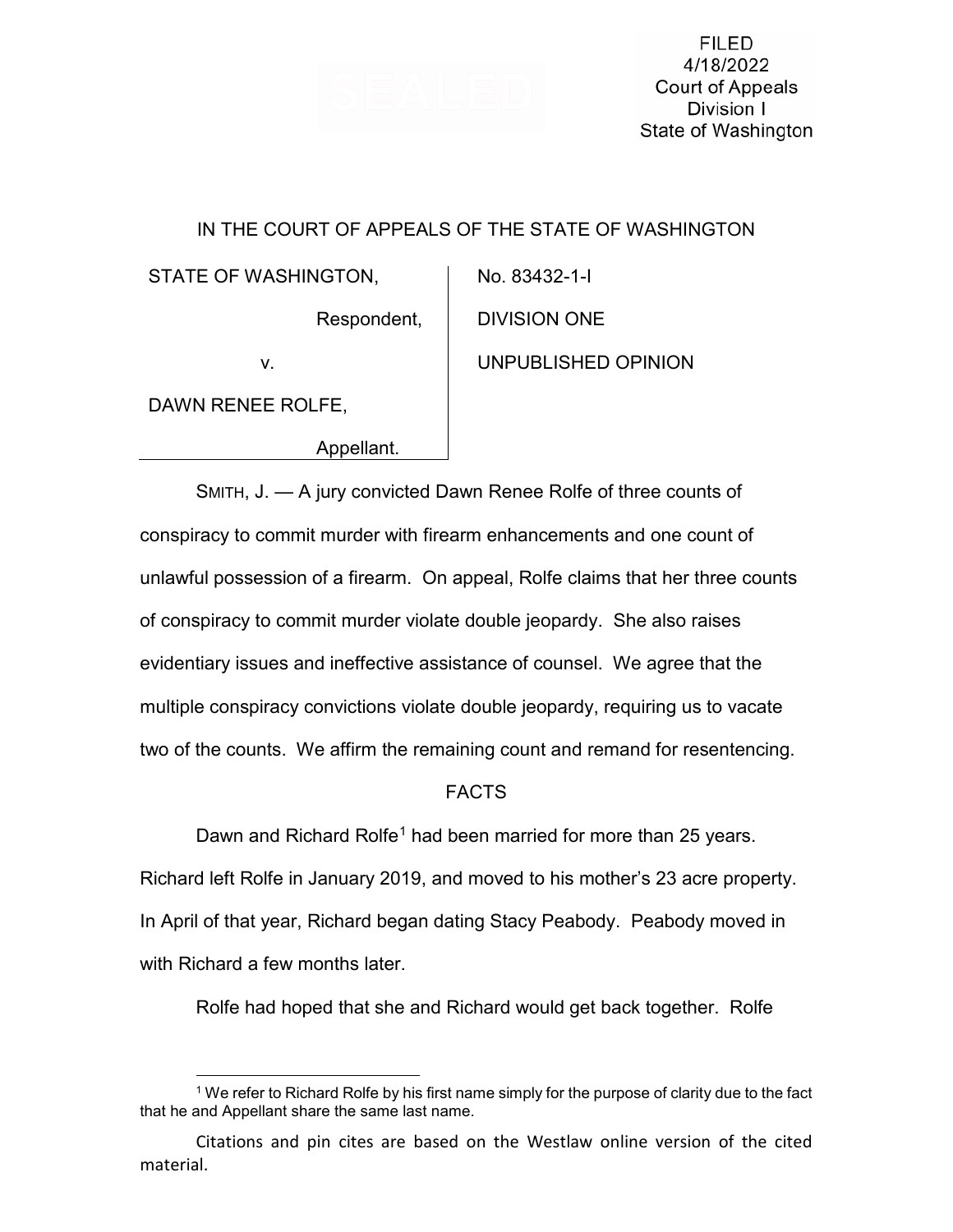became very angry when she discovered that Richard had a girlfriend. Her financial situation deteriorated and she blamed Richard for her difficulties. Rolfe grew increasingly angry and resentful.

One day, over drinks with her friend and co-worker, Brenda Mortensen, Rolfe explained that she wanted to kill Richard, his mother, and Peabody. Rolfe said she had been planning for a couple of months. She wanted to find someone to carry out the murders to look like a home invasion, but was willing to do it herself if necessary.

Mortensen alerted police and agreed to help with the investigation. Mortensen met with Rolfe to offer assistance in obtaining an untraceable firearm and recorded their conversation. The police arrested Rolfe when she went to Mortensen's house to pick up the gun. The State charged her with one count of second degree unlawful possession of a firearm and three counts of attempted murder in the first degree with firearm enhancements and three charges of conspiracy to commit murder in the first degree with firearm enhancements in the alternative.

During trial, the jury heard approximately three hours of recordings Mortensen made of her conversations with Rolfe. The State also introduced a recording of Rolfe's interview with Detective Lorenzo Gladson. Additionally, Rolfe, Richard, his mother, Peabody, Rolfe's son, and other police officers testified.

The jury acquitted Rolfe of the attempted first degree murder charges but convicted her of the three alternative charges of conspiracy to commit first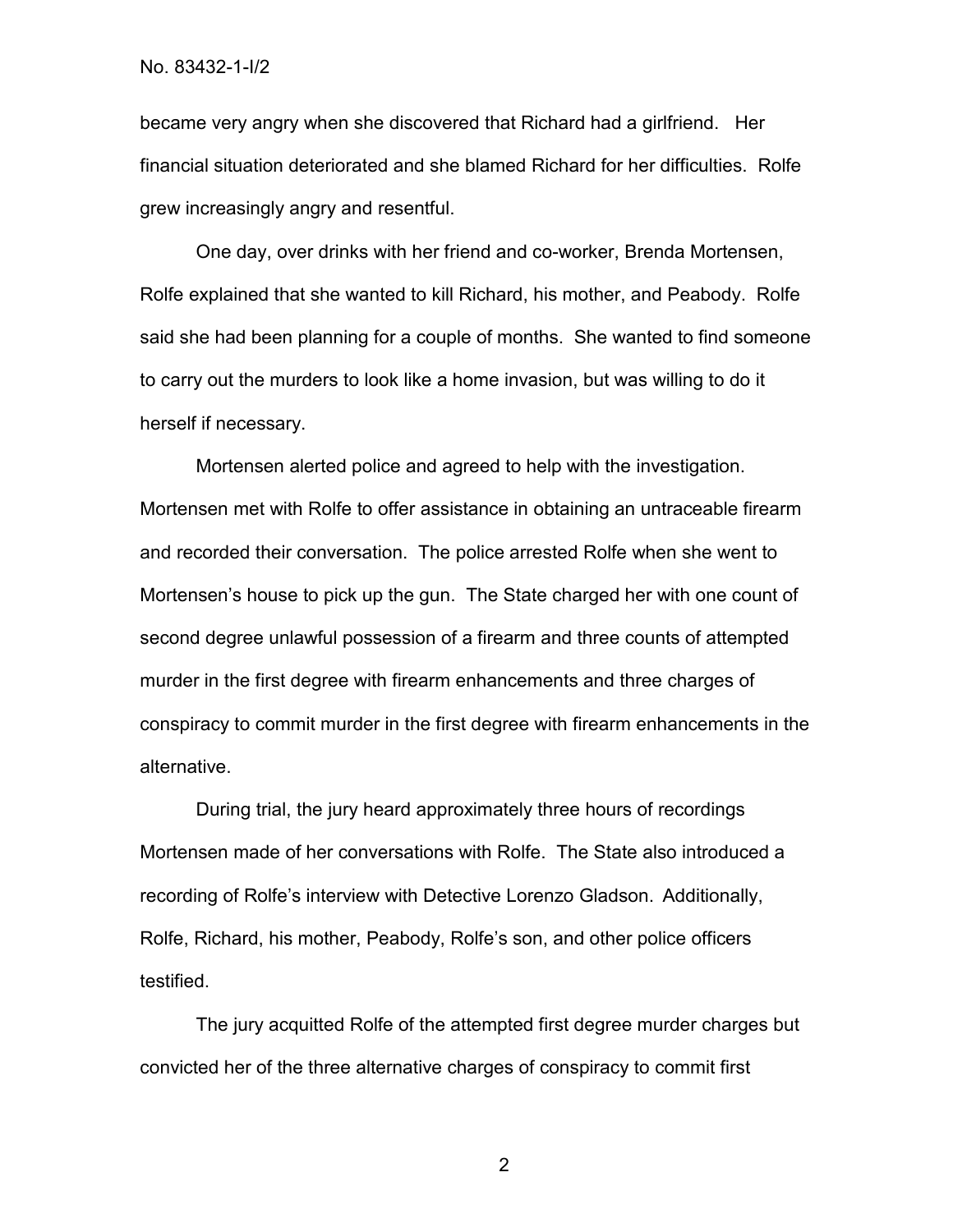degree murder with firearm enhancements. The jury also convicted Rolfe of unlawful possession of a firearm. The court sentenced Rolfe to a standard range sentence of 398.25 months, including firearm sentencing enhancements.

### ANALYSIS

### Double Jeopardy

Rolfe claims that her multiple convictions for conspiracy to commit murder violate the constitutional protections against double jeopardy. The State concedes and we agree.

Under the Fifth Amendment of the United States Constitution, no person shall "be subject for the same offense to be twice put in jeopardy of life or limb." U.S. CONST. amend. 5. Additionally, article I, section 9 of the Washington State Constitution provides that "[n]o person shall . . . be twice put in jeopardy for the same offense." WASH. CONST. art. I § 9. The double jeopardy doctrine protects defendants from "being (1) prosecuted a second time for the same offense after acquittal, (2) prosecuted a second time for the same offense after conviction, and (3) punished multiple times for the same offense." State v. Linton, 156 Wn.2d 777, 783, 132 P.3d 127 (2006) as amended (June 19, 2006). Double jeopardy claims are questions of law that are reviewed de novo. State v. Hughes, 166 Wn.2d 675, 681, 212 P.3d 558 (2009).

The Washington Supreme Court has determined that for double jeopardy purposes, the unit of prosecution for conspiracy is "an agreement and an overt act rather than the specific criminal objects of the conspiracy." State v. Bobic, 140 Wn.2d 250, 266, 966 P.2d 250 (2000). A single agreement to commit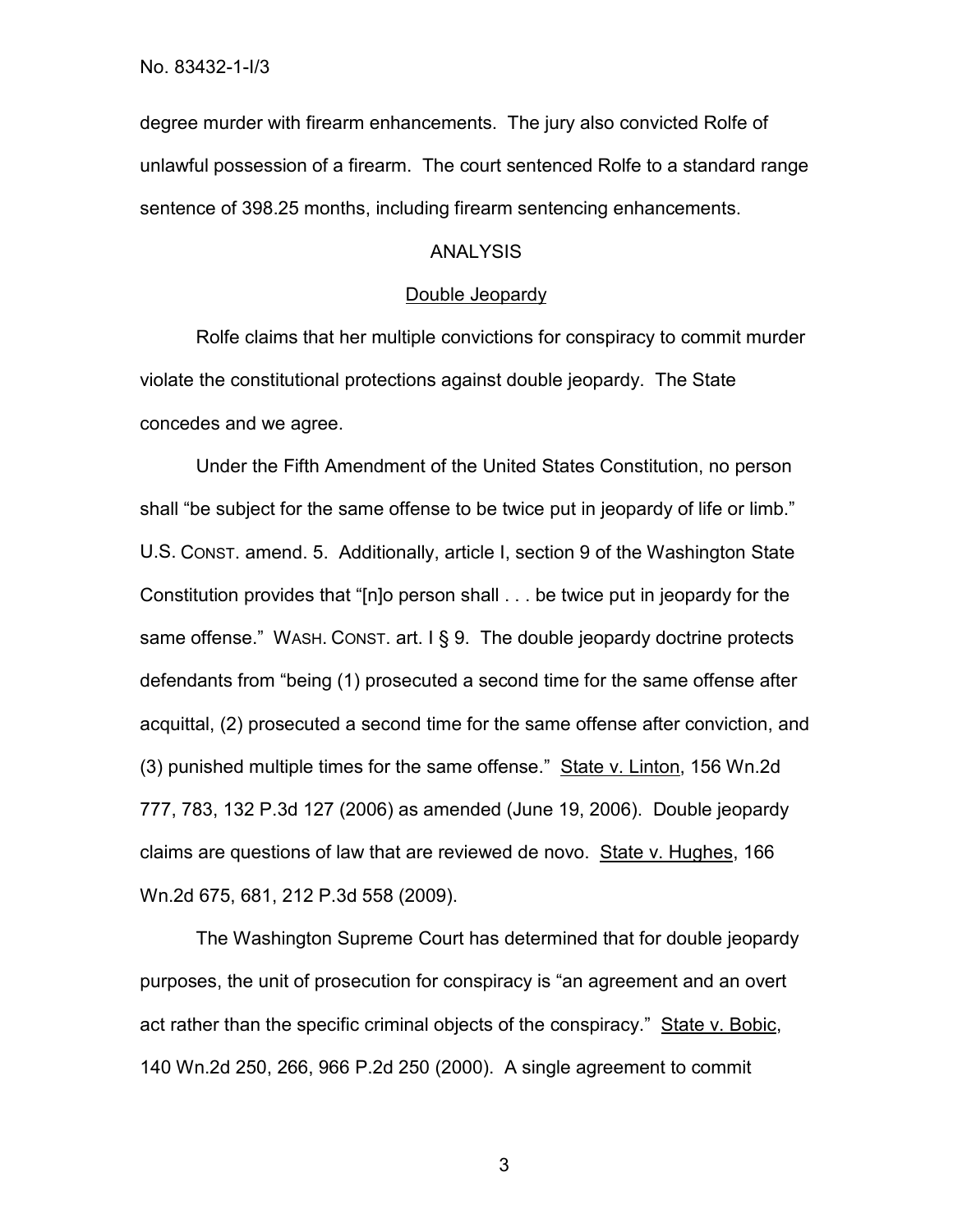multiple crimes amounts to one violation of the conspiracy statute when each crime is a step in the advancement of the scheme as a whole. Bobic, 140 Wn.2d at 266. Here, the State concedes that under the controlling case law, Rolfe's actions support only one conviction for conspiracy. We accept this concession, vacate two of the convictions for conspiracy to commit first degree murder with firearm enhancements, and remand for resentencing.

### Improper Opinion

Rolfe argues that she was denied a fair trial because the recording of her interview with Detective Gladson included improper opinions on her veracity, intent, and guilt. Rolfe failed to object to this evidence.

We may refuse to review any claim of error which was not raised in the trial court. RAP 2.5(a). As an exception to the rule, a party may raise a manifest error affecting a constitutional right for the first time on appeal. RAP 2.5(a)(3). "The defendant must demonstrate that '(1) the error is manifest, and (2) the error is truly of constitutional dimension.' " State v. Dillon, 12 Wn. App. 2d 133, 139-40, 456 P.3d 1199, review denied, 195 Wn.2d 1022, 464 P.3d 198 (2020) (quoting State v. O'Hara, 167 Wn.2d 91, 217 P.3d 756 (2009)). This requires the defendant to identify a constitutional error and show how the error actually affected their rights at trial. State v. Kirkman, 159 Wn.2d 918, 926-27, 155 P.3d 125 (2007).

Rolfe alleges that Detective Gladson provided improper opinions that violated her constitutional right to a jury trial. "The right to have factual questions decided by the jury is crucial to the right to trial by jury." State v. Montgomery,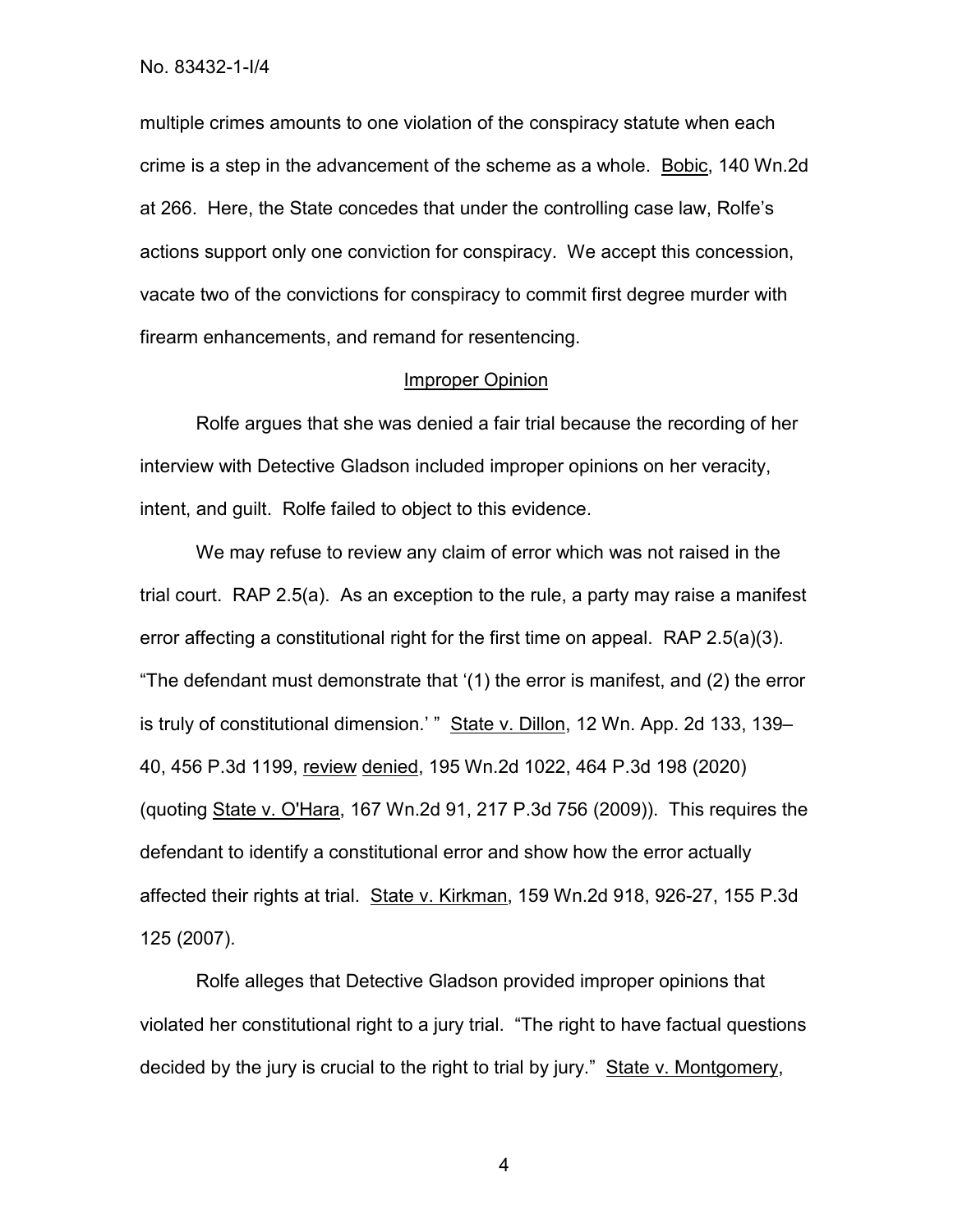163 Wn.2d 577, 590, 183 P.3d 267 (2008). "The general rule is that no witness, lay or expert, may 'testify to his opinion as to the guilt of a defendant, whether by direct statement or inference.' " City of Seattle v. Heatley, 70 Wn. App. 573, 577, 854 P.2d 658 (1993) (quoting State v. Black, 109 Wn.2d 336, 348, 745 P.2d 12 (1987)). When determining whether statements are impermissible opinion on guilt, courts consider the circumstances of the case including the type of witness involved, the specific nature of the testimony, the nature of the charges, the type of defense, and the other evidence before the trier of fact. Heatly, 70 Wn. App. at 579. Expressions of personal belief as to the guilt of defendant, intent of the accused, or veracity of witnesses are improper opinion testimony. Montgomery, 163 Wn.2d at 591.

According to Rolfe, the improper opinions arose when the jury heard a recording of her police interview. The recording included a statement from Detective Gladson, "I believe that your intent was to see Richard, Stacy, and Penny all dead." Detective Gladson then indicated that he believed that Rolfe was intending to commit a triple homicide.

DETECTIVE GLADSON: Did you ever watch a crime show where the wife gets dumped after 25-year marriage and that her -- her husband stands to inherit his mom's riches, or 23 acres, and all her jewelry, her --

MS. ROLFE: [Indiscernible]. DETECTIVE GLADSON: -- triple wide and leaves his wife high and dry and the wife plots to do a triple homicide? Did you ever see that episode? MS. ROLFE: No. DETECTIVE GLADSON: That's what just happened. MS. ROLFE: No, it didn't.

These exchanges both occurred during police interrogation. Courts

have determined that testimony recounting similar statements made in the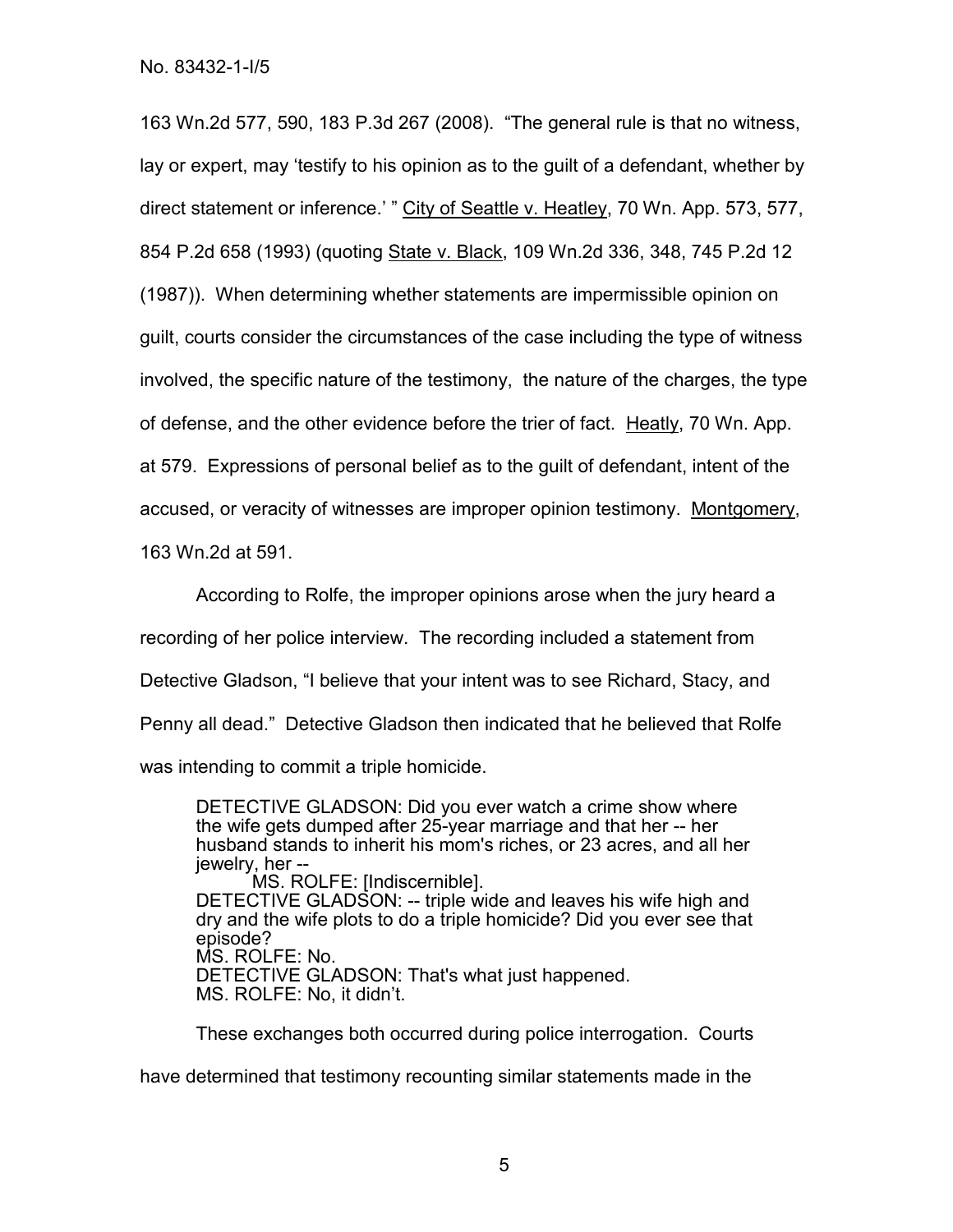police interrogation process are not expressions of personal beliefs amounting to improper opinion testimony. See State v. Curtiss, 161 Wn. App. 673, 697, 250 P.3d 496 (2011); State v. Notaro, 161 Wn. App. 654, 661, 255 P.3d 774 (2011); State v. Smiley, 195 Wn. App. 185, 189-90, 379 P.3d 149 (2016). The role of Detective Gladson's statements as an interrogation tactic rather than personal belief is clear where, as here, the jury heard the actual statements as made during the interrogation.

The recorded statements are not improper opinion testimony and therefore do not satisfy the manifest constitutional error exception to RAP 2.5(a). We decline to address the merits of Rolfe's challenge to admission of this evidence.

#### Ineffective Assistance of Counsel

Rolfe claims that her trial counsel was ineffective for failing to object to admission of the alleged opinion testimony.

For a successful claim of ineffective assistance of counsel, a defendant must establish both objectively deficient performance and resulting prejudice. State v. Emery, 174 Wn.2d 741, 754-55, 278 P.3d 653 (2012). Where ineffective assistance is predicated on a failure to object, the defendant must show that representation "fell below prevailing professional norms, that the proposed objection would likely have been sustained, and that the result of the trial would have been different if the evidence had not been admitted." In re Pers. Restraint of Davis, 152 Wn.2d 647, 714, 101 P.3d 1 (2004) (footnotes omitted. Courts engage in a strong presumption of effective representation. State v. McFarland,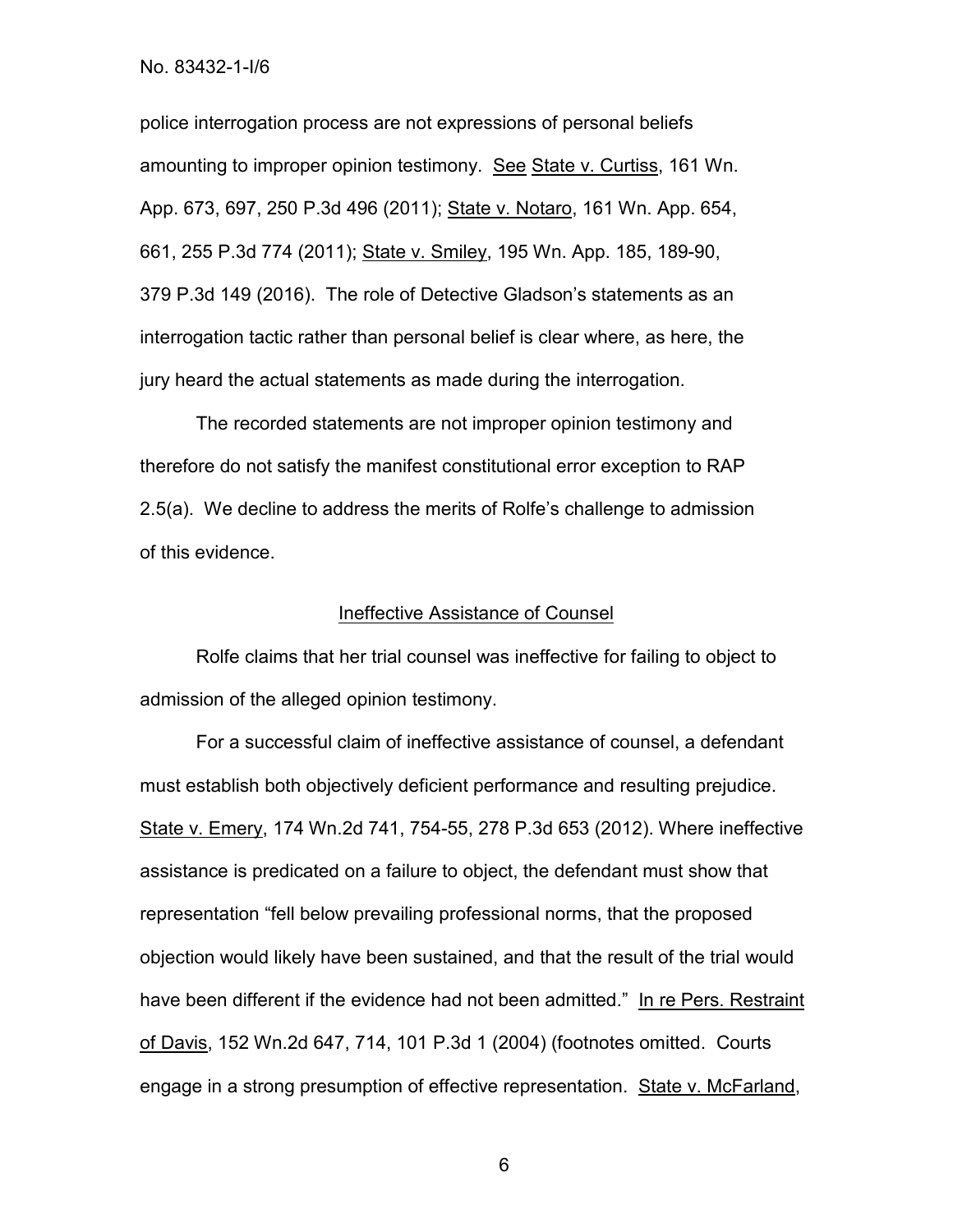127 Wn.2d 322, 335, 899 P.2d 1251 (1995) as amended (Sept. 13, 1995). "If it is easier to dispose of an ineffectiveness claim on the ground of lack of sufficient prejudice, . . . that course should be followed." Strickland, 466 U.S. 697, 104 S. Ct. 2052, 80 L. Ed. 2d 674 (1984). A defendant alleging ineffective assistance of counsel shows prejudice when there is a reasonable probability that but for counsel's error, the result of the trial would have been different. State v. Hendrickson, 129 Wn.2d 61, 78, 917 P.2d 563, 572 (1996).

 Given the overwhelming evidence, there is no reasonable probability the outcome of the trial would have been different with an objection. In particular, the jury heard Mortensen's detailed testimony and listened to recordings of the conversations in which Rolfe plotted the murders. Rolfe cannot establish prejudice to support her ineffective assistance of counsel claim.

#### Motion for Mistrial

Rolfe claims the trial court erred by denying her motion for a mistrial in response to witness testimony suggesting evidence of other crimes.

Trial courts should grant a mistrial only when the defendant has been so prejudiced that nothing short of a new trial can insure a fair trial. State v. Rodriguez, 146 Wn.2d 260, 269, 45 P.3d 541 (2002). When determining if a trial irregularity is so prejudicial as to require a mistrial, we analyze the (1) seriousness of the irregularity, (2) whether the irregularity was cumulative of other admissible evidence, and (3) whether the court could cure the irregularity with an instruction to disregard the remarks. State v. Escalona, 49 Wn. App. 251, 254, 742 P.2d 190 (1987). We review a trial court's denial of a motion for mistrial for abuse of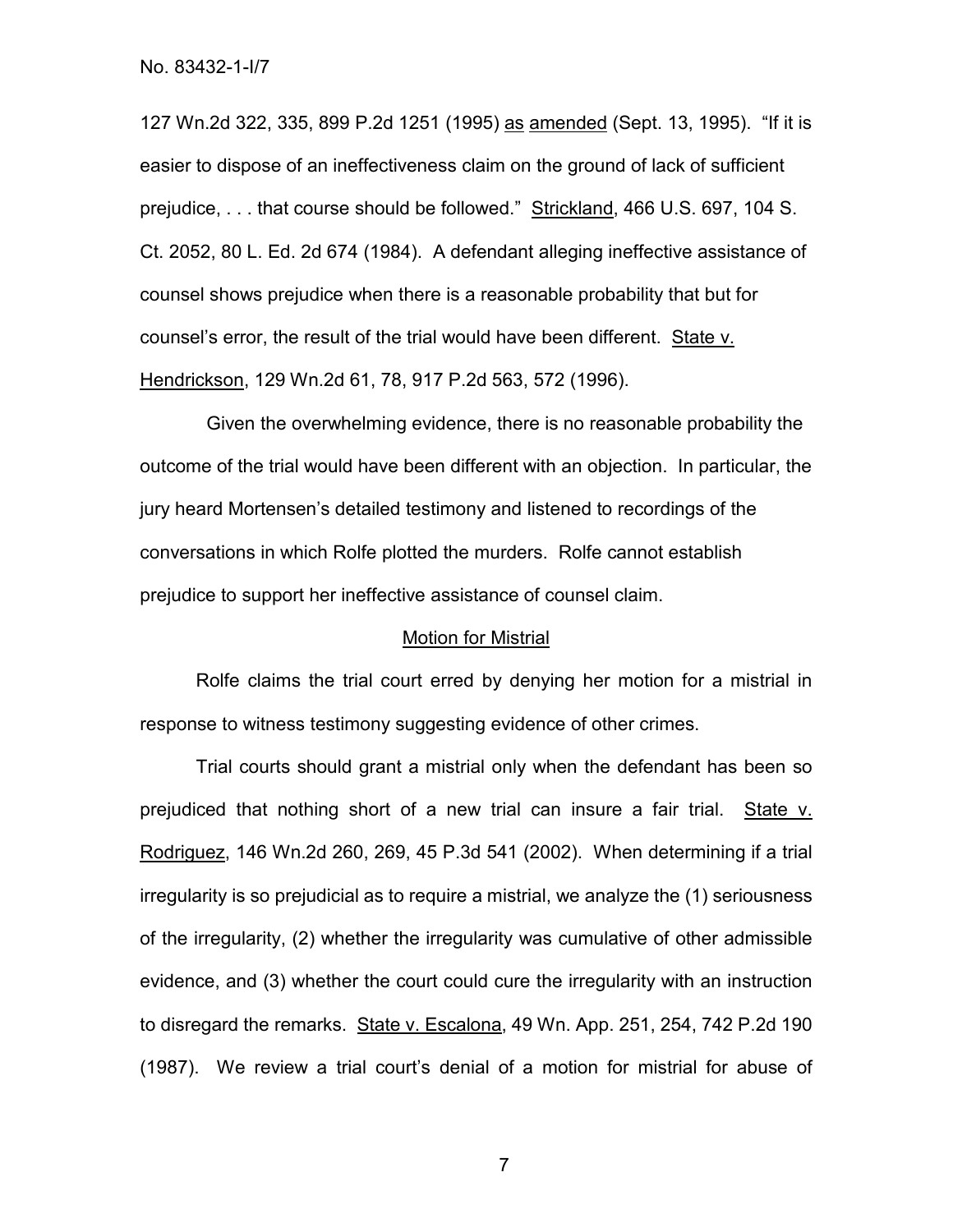discretion. Rodriguez, 146 Wn.2d at 269. "A trial court's denial of a motion for mistrial will be overturned only when there is a 'substantial likelihood' that the error prompting the request for a mistrial affected the jury's verdict." Rodriguez, 146 Wn.2d at 269, (internal quotation marks omitted) (quoting State v. Russell, 125 Wn.2d 24, 85, 882 P.2d 747 (1994)).

When testifying, Richard was asked if he had much contact with Rolfe after he left her in January 2019. Richard responded, "Not really. A little bit at the beginning from a case that she was going through from when I – I left." Rolfe moved for a mistrial alleging the testimony violated the motion in limine prohibiting testimony about a prior arrest. The trial court concluded "there was no reference to really anything" and denied the motion for mistrial. When asked whether the parties wanted a curative instruction for the jury, Rolfe declined.

The trial court had ruled on a motion in limine to limit any testimony concerning a prior domestic violence charge against Rolfe. The court allowed testimony about the argument between Rolfe and Richard as long as "there's no direct reference to any assaultive behavior, and obviously no reference to any arrests that were made or charges filed." Richard's mention of his involvement in "a case" with Rolfe could be considered a violation of the motion in limine. However, Richard's statement was general and did not specify Rolfe's involvement in a criminal case or domestic violence case. No other witnesses testified similarly. The court offered to give a curative instruction, but Rolfe indicated that curative instruction would be counterproductive. The trial court's